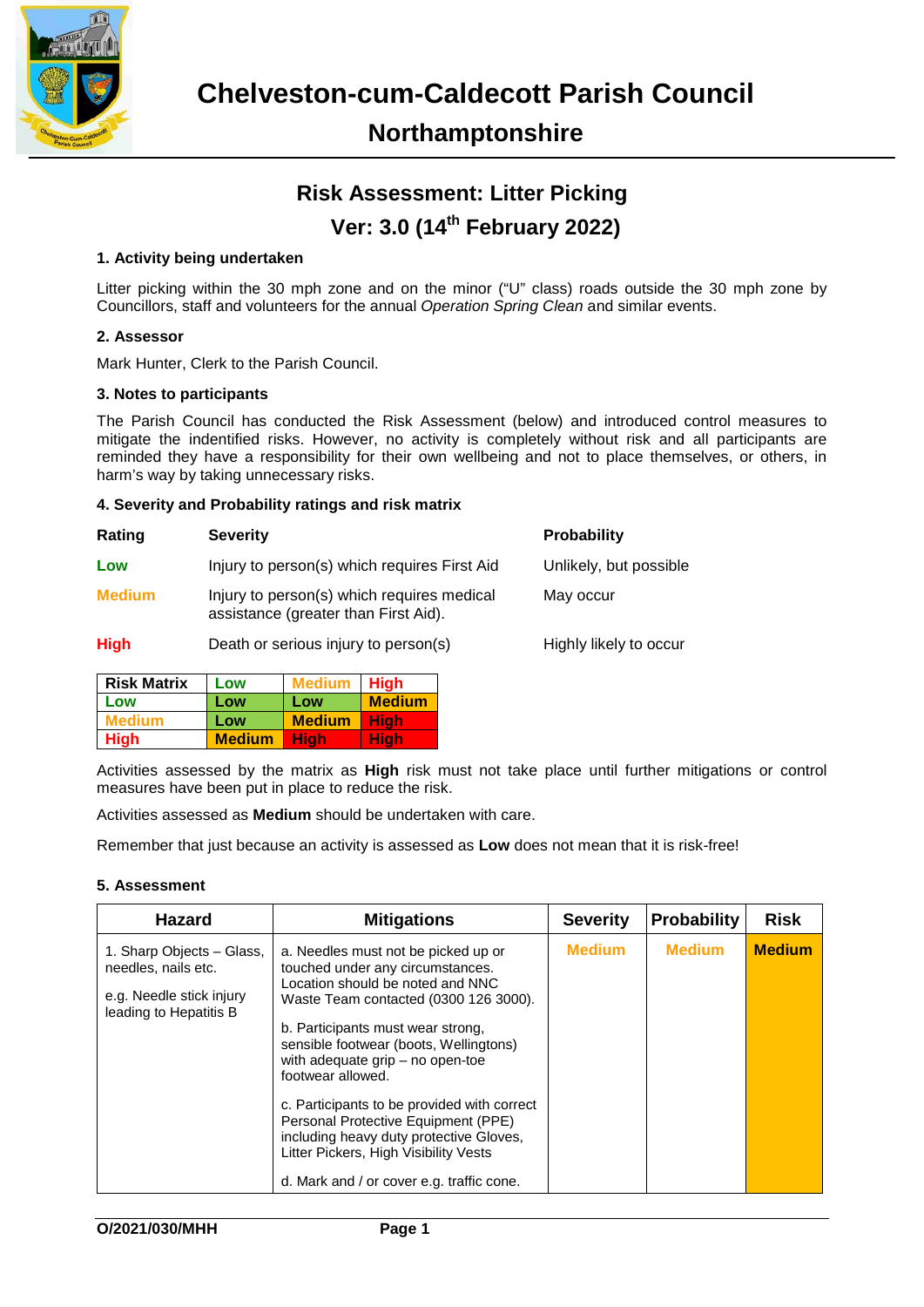

**Chelveston-cum-Caldecott Parish Council**

# **Northamptonshire**

| 2. Hygiene and potential<br>contact with Bio Hazards<br>Objects - faeces, vomit<br>and used condoms<br>e.g. Dog Faeces<br>potentially leading to<br>infection <i>i.e.</i><br>'toxocariasis'. Contraction<br>of 'Weils disease' from<br>rat urine. | a. If discovered, do not attempt to clean<br>up. Location should be noted and NNC<br>Waste Team contacted (0300 126 3000).<br>b. Participants to wear suitable outdoor<br>clothing that does not expose bare areas<br>of skin.<br>c. Participants to wash hands and<br>forearms before eating, drinking, smoking<br>or going to the toilet.<br>d. Participants to cover any cuts,<br>however minor, with surgical tape or<br>waterproof plasters<br>e. Mark and / or cover e.g. traffic cone.                                      | <b>Medium</b> | <b>Medium</b> | <b>Medium</b> |
|---------------------------------------------------------------------------------------------------------------------------------------------------------------------------------------------------------------------------------------------------|------------------------------------------------------------------------------------------------------------------------------------------------------------------------------------------------------------------------------------------------------------------------------------------------------------------------------------------------------------------------------------------------------------------------------------------------------------------------------------------------------------------------------------|---------------|---------------|---------------|
| 3. Contamination from<br>chemicals onsite<br>e.g. Poisoning from<br>insecticides                                                                                                                                                                  | a. If discovered, do not attempt to clean<br>up. Location should be noted and NNC<br>Waste Team contacted (0300 126 3000.).                                                                                                                                                                                                                                                                                                                                                                                                        | <b>Medium</b> | Low           | Low           |
| 4. Slips Trips and Falls<br>e.g. Sprained Ankle from<br>tripping over rough<br>terrain.                                                                                                                                                           | a. Users to wear strong, sensible footwear<br>with adequate grip - no open-toe footwear<br>allowed.                                                                                                                                                                                                                                                                                                                                                                                                                                | Low           | Low           | Low           |
| 5. Manual Handling<br>e.g. Back injury from<br>people attempting to<br>move heavy objects such<br>as branches                                                                                                                                     | a. Participants to assess the load before<br>handling.<br>b. Participants to wear appropriate PPE<br>including protective gloves, trousers and<br>sturdy footwear to protect hands, legs<br>and feet.<br>c. Minimise repetitive bending wherever<br>possible by use of Litter Pickers and take<br>regular breaks.<br>d. Prior to activity make arrangements with<br>NNC Waste Team on collection points of<br>rubbish, wherever possible minimising<br>manual handling for participants by<br>suitably locating collection points. | Low           | <b>Medium</b> | Low           |
| 6. Weather Issues<br>e.g. extremes of weather<br>can cause injuries such as<br>windblown debris                                                                                                                                                   | a. Participants to wear sensible outdoor<br>clothing, including trousers and warm<br>clothing where appropriate.<br>b. Cancel activity if there is extreme<br>weather (e.g. high winds, rain, snow, etc)<br>c. Ensure there is an adequate supply of<br>water to prevent dehydration, esp. in hot<br>weather.<br>d. Participants use of sun cream / sun hat<br>where appropriate.                                                                                                                                                  | Low           | <b>Medium</b> | Low           |
| 7. Aggressive People<br>e.g. Assaulted by member<br>of public                                                                                                                                                                                     | a. Participants to cease litter picking if<br>they encounter anyone who makes them<br>feel uncomfortable or that is acting<br>suspiciously and report back to the<br>Parish Council or Police as appropriate.                                                                                                                                                                                                                                                                                                                      | Low           | Low           | Low           |